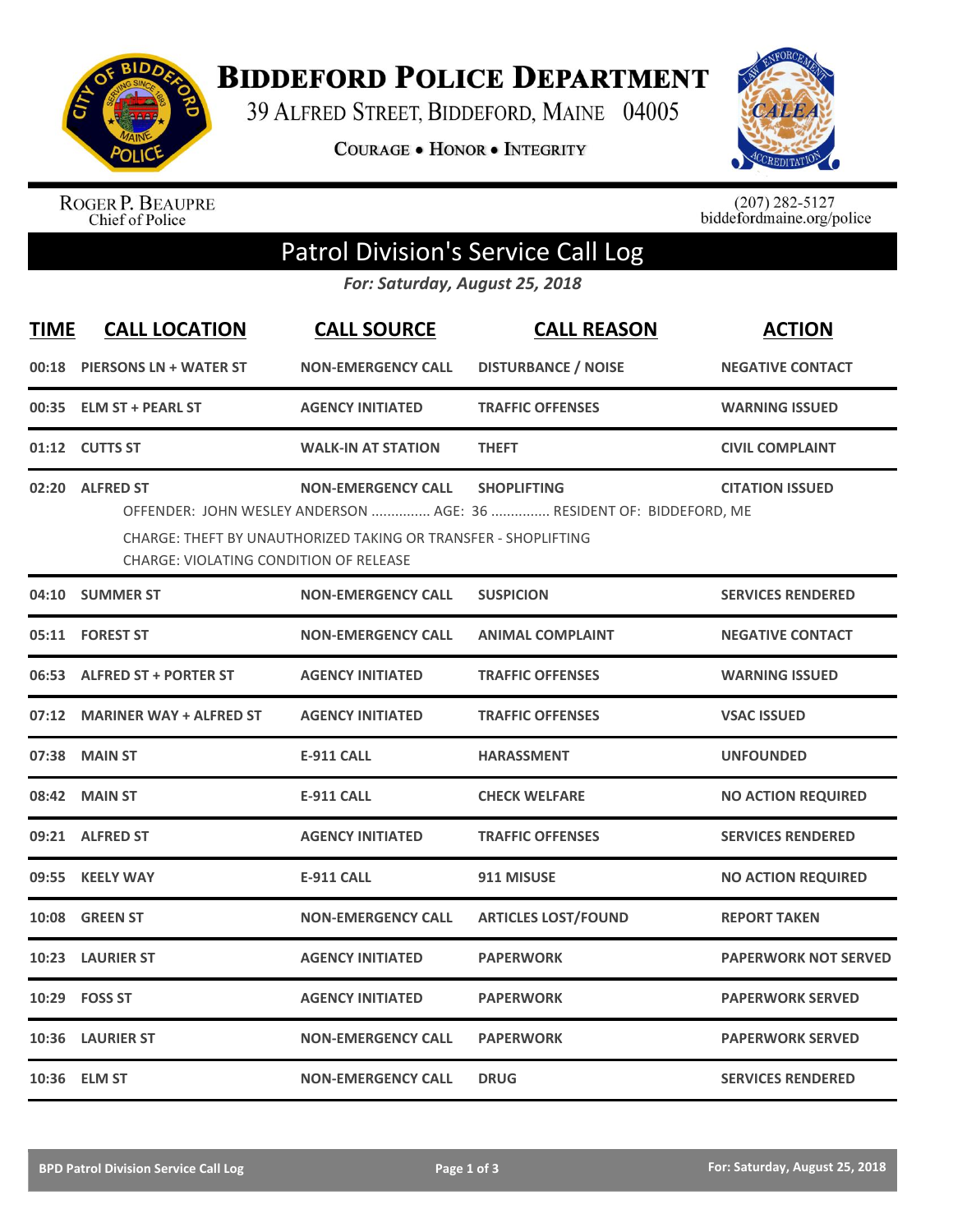## **TIME CALL LOCATION CALL SOURCE CALL REASON ACTION**

**10:57 WASHINGTON ST NON-EMERGENCY CALL VIOL PROTECTION FROM ABUSE REPORT TAKEN**

OFFENDER: CHERYL ANNE FOURNIER ............... AGE: 50 ............... RESIDENT OF: BIDDEFORD, ME

CHARGE: VIOLATING CONDITION OF RELEASE

CHARGE: VIOLATING PROTECTION FROM ABUSE ORDER

|       | 10:59 FOURTH ST              | <b>E-911 CALL</b>         | 911 MISUSE                                         | <b>WARNING ISSUED</b>        |
|-------|------------------------------|---------------------------|----------------------------------------------------|------------------------------|
|       | 10:59 POOL ST + MARIAL AVE   | <b>AGENCY INITIATED</b>   | <b>TRAFFIC OFFENSES</b>                            | <b>VSAC ISSUED</b>           |
|       | 11:21 ALFRED ST              | <b>WALK-IN AT STATION</b> | <b>PAPERWORK</b>                                   | <b>PAPERWORK SERVED</b>      |
|       | 11:37 ALFRED ST              | <b>WALK-IN AT STATION</b> | <b>COURT ORDERED CHECK IN</b>                      | <b>NO VIOLATION</b>          |
|       | 11:42 BOULDER WAY            | <b>NON-EMERGENCY CALL</b> | <b>CHECK WELFARE</b>                               | <b>SERVICES RENDERED</b>     |
|       | 12:10 ROCKY WAY              | <b>E-911 CALL</b>         | 911 MISUSE                                         | <b>NO ACTION REQUIRED</b>    |
|       | 13:02 ORCHARD ST             | <b>NON-EMERGENCY CALL</b> | <b>DRUG</b>                                        | <b>GONE ON ARRIVAL</b>       |
| 13:25 | <b>MEDICAL CENTER DR</b>     | <b>E-911 CALL</b>         | 911 MISUSE                                         | <b>NO ACTION REQUIRED</b>    |
|       | 13:36 OLD DOGS LN            | <b>E-911 CALL</b>         | 911 MISUSE                                         | <b>WARNING ISSUED</b>        |
|       | 14:37 WEST ST                | <b>NON-EMERGENCY CALL</b> | <b>ARTICLES LOST/FOUND</b>                         | <b>ITEM REMOVED</b>          |
|       | 14:39 LINCOLN ST             | E-911 CALL                | 911 MISUSE                                         | <b>NO ACTION REQUIRED</b>    |
|       | 15:18 ELM ST                 | <b>NON-EMERGENCY CALL</b> | <b>DOMESTIC COMPLAINTS</b>                         | <b>GONE ON ARRIVAL</b>       |
| 16:25 | <b>LAMOTHE AVE</b>           | <b>NON-EMERGENCY CALL</b> | <b>PARKING COMPLAINT</b>                           | <b>NO VIOLATION</b>          |
| 16:38 | <b>MAIN ST</b>               | <b>E-911 CALL</b>         | <b>CHECK WELFARE</b>                               | <b>NO VIOLATION</b>          |
|       | 17:41 ELM ST                 | <b>E-911 CALL</b>         | <b>CHECK WELFARE</b>                               | <b>GONE ON ARRIVAL</b>       |
|       | 18:12 MARINER WAY            | <b>E-911 CALL</b>         | 911 MISUSE                                         | <b>SERVICES RENDERED</b>     |
|       | 18:16 JEFFERSON ST + MAIN ST | <b>AGENCY INITIATED</b>   | <b>TRAFFIC OFFENSES</b>                            | <b>VSAC ISSUED</b>           |
|       | 19:13 WENTWORTH ST           | <b>NON-EMERGENCY CALL</b> | <b>PARKING COMPLAINT</b>                           | <b>PARKING TICKET ISSUED</b> |
|       | 19:25 WENTWORTH ST           | <b>AGENCY INITIATED</b>   | <b>DISTURBANCE / NOISE</b>                         | <b>WARNING ISSUED</b>        |
| 19:29 | <b>MAIN ST + ALFRED ST</b>   | <b>NON-EMERGENCY CALL</b> | <b>MENTAL ILLNESS CASES</b>                        | <b>TRANSPORT TO HOSPITAL</b> |
| 19:54 | <b>MAIN ST</b>               | <b>E-911 CALL</b>         | <b>TRESPASSING</b>                                 | <b>CITATION ISSUED</b>       |
|       | 20:11 POOL ST                | <b>AGENCY INITIATED</b>   | <b>TRAFFIC OFFENSES</b>                            | <b>WARNING ISSUED</b>        |
|       | 20:27 ELM ST                 | <b>AGENCY INITIATED</b>   | <b>TRAFFIC OFFENSES</b>                            | <b>WARNING ISSUED</b>        |
|       | 20:36 ELM ST                 | <b>E-911 CALL</b>         | ATTEMPTED/THREATENED SUICIDE TRANSPORT TO HOSPITAL |                              |